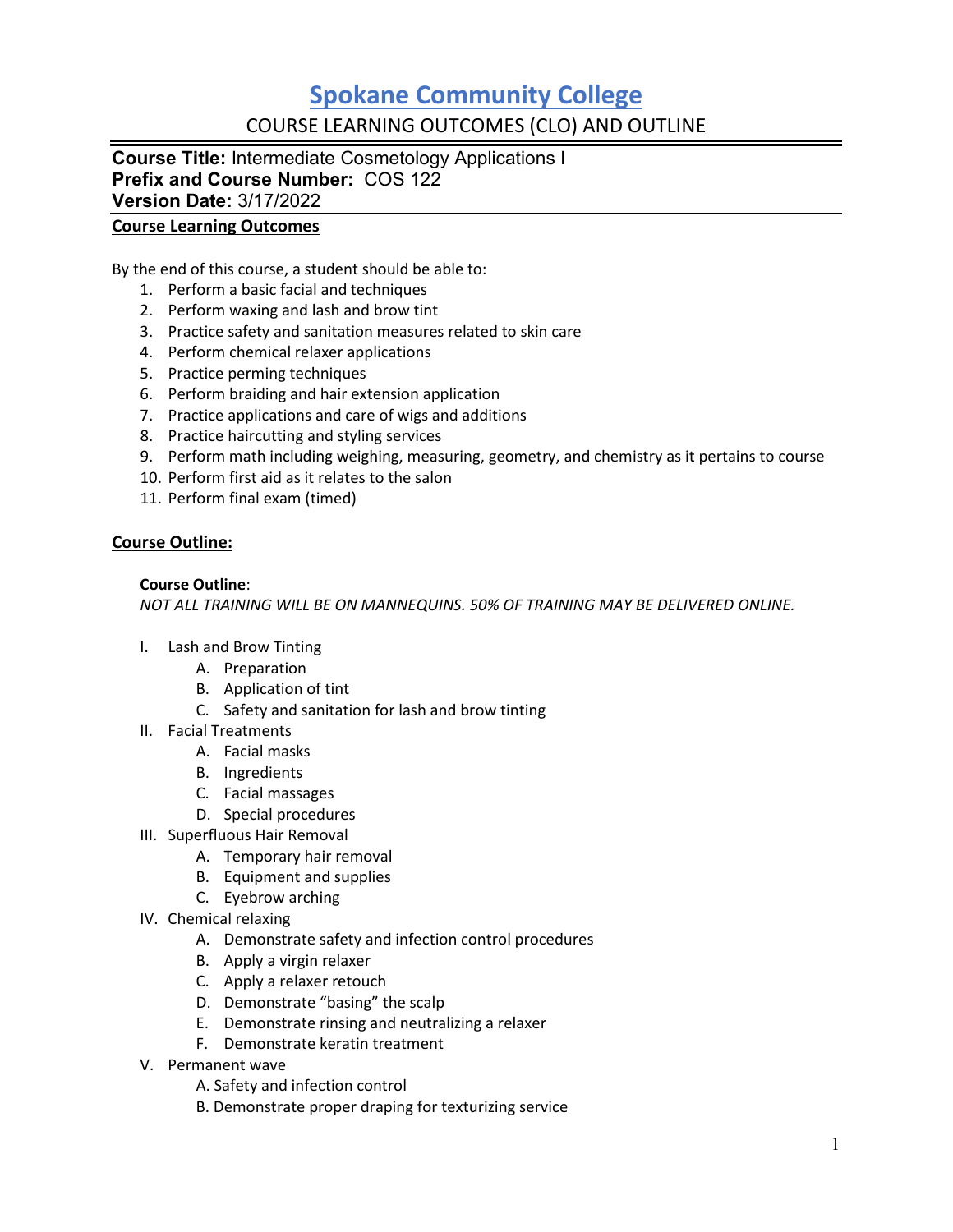# **Spokane Community College**

### COURSE LEARNING OUTCOMES (CLO) AND OUTLINE

**Course Title:** Intermediate Cosmetology Applications I **Prefix and Course Number:** COS 122

**Version Date:** 3/17/2022

- C. Demonstrate sectioning and blocking
- D. Demonstrate wrapping techniques
- E. Perform test curl
- F. Application of waving lotion and neutralizer
- G. processing time
- H. Recognize wave pattern formation
- I. Applying protective cream and cotton around hair line or all pertaining safety measures
- J. Identify over processing
- K. Identify under processing
- L. Understand methods of neutralization
- M. Identify the difference between cold wave, body wave, endo and exothermic waves
- N. Understand the importance of release statements
- VI. Infection control
	- A. Practice proper storage and infection control
	- B. Practice cleaning and disinfecting
	- C. Recognize and correct areas that need improvement within the salon
	- D. Practice first aid as it relates to the salon
- VII. Braiding and artificial hair
	- A. Demonstrate different braiding techniques
	- B. Demonstrate measuring for a wig
	- C. Demonstrate the different artificial hair application methods
	- D. Demonstrate the care and handling of wigs and extensions
- VIII. Wigs and extensions
	- A. Demonstrate shampooing, conditioning, and drying/styling human and synthetic wigs
	- B. Demonstrate different applications of hair additions
	- C. Demonstrate measuring for wigs and additions
	- D. Demonstrate cutting wigs and additions
- IX. Electricity
	- A. Demonstrate safety and infection control procedures while working with electricals
- X. Haircutting and styling
	- A. Perform haircuts using shears, razor and clippers
	- B. Perform wet, dry and heat styling
- XI. Hair coloring application methods
	- A. Safety and infection control
	- B. Perform client consultation
	- C. Perform patch test
	- D. Perform strand test
	- E. Perform proper draping for hair color service
	- F. Perform all basic application methods
	- G. Perform hair lightening to understand the levels of lift
- XI. Exam preparation (timed)
	- A. Safety and infection control
	- B. Perform a thermal curl